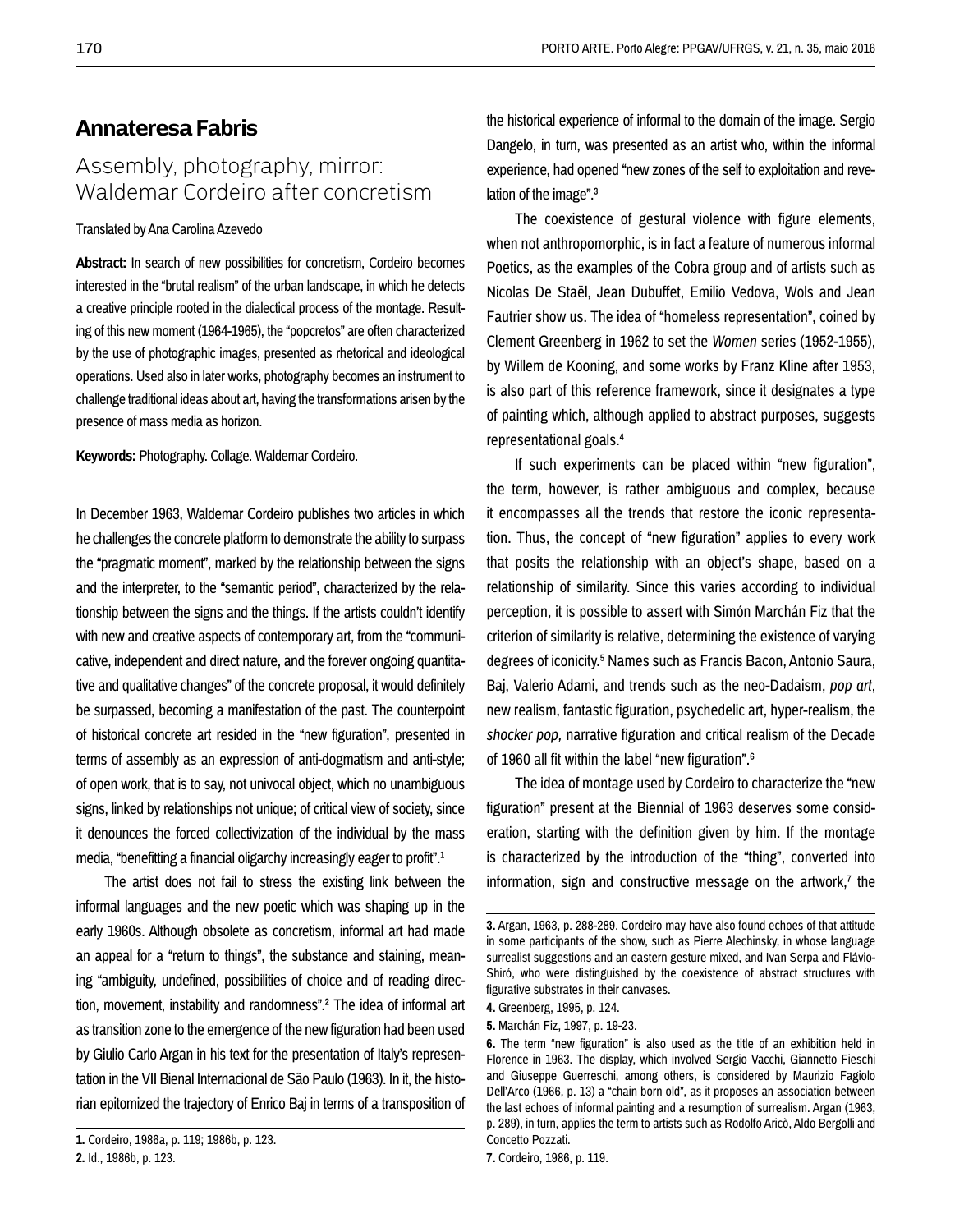concept does not apply to most neo-figurative works presented in the exhibition. Do not fit within the montage concept the symbolic compositions by Alan Davie, characterized by a surrealist-oriented figuration; Dangelo's sign-gesture demonstrations, also of surrealist derivation; the free and elegant lines of Rodolfo Aricò; the geometric structures bathed by a shadowy light and populated by ambiguous figural presences of Aldo Bergolli; Concetto Pozzati's images, derived from the mass media, but prepared in fantastic way; the sculptures of Eduardo Paolozzi, which are presented as mechanical fetishes, although inspired in the rational order of technology.

In the catalogue of the Biennial, the term "montage" is used by Michael Middleton to characterize the latest works of Paolozzi, including both versions of *Hermaphrodite Idol* (1962). Since 1961, the British artist was experimenting with new elements, "designed & made for direct montage in many combinations and permutations, by welding and similar methods of structuring".8 It's not about the meaning of montage used by Cordeiro. The Brazilian artist is closer to the poetic of Robert Rauschenberg's *combine-paintings*, while Paolozzi, even resorting to objects he found, insisted on translating them into a material like bronze, demonstrating the limits of its opening to the new universe in which the art was entering.

The idea of montage as interest in the "thing" can be applied to pieces by George Segal, real sculptural frames in which ghostly molds of plaster and real objects merge. You can also consider montage the four collages made by Paolozzi and the eleven works of Baj, who makes use of heterogeneous materials to propose an unusual figuration through monstrous, but deeply expressive characters. That's what the four works devoted to the theme of the generals, presented as grotesque and horrifying mannequins covered in medals, fringes and currencies, show.

The artist who responds more closely to Cordeiro's idea about the existence of a "brutal realism, whose creative possibility is guaranteed by the dialectical process of assembly" is the Italian Mimmo Rotella, which features five *décollages*, considered by Argan "evidence" or "sociological documents", in which was fixed "the image of the ephemeral modern cities' mythologies".9 Artist in residence at the University of Kansas City (1952), Rotella had discovered in the United States "the value of the social conference with men by means of posters," which would take him to the practice of the *décollage technique*, in the wake of Enrico Pampolini experiences with different materials and Kurt Schwitters's *merz*  compositions*.*10 After a first informal moment (1953-1958), in which the torn sign imposed itself by the chromatic and material values, the artist becomes interested in the ready-made image, present in the walls of the urban environments (1958-1963). Fashion, advertising, film icons, all become part of a universe in which the values of art meet those of the entertainment industry, giving life to private mythologies though the process of a technique able to agglutinate a variety of temporal moments. The torn poster, which the artist appropriates, is then glued to the screen and subjected to a new process of laceration, which brings up the value of the fragment, in addition to proposing a chain of new meanings. This operation resulted in a synthesis that reshapes the ephemeral character of the image, taking it to the context of the mnemonic procedures.

References to the book by Umberto Eco, *The open work* (1962), and the critical vision of the "new figuration" cannot help but arouse a question about Cordeiro's intentions when configuring this framework of issues. The artist goes beyond Eco's formulations on "meaning" as a synonym for a message based on the order, in the conventionality and in the redundancy, and "information" as opening for the improbability, the ambiguity and the unpredictability. When reporting the first to the "content" and the second to the invention of new formal structures, Cordeiro ends up dismissing the positive value which the "new figuration" seemed to enclose. He presents it, in fact, as an "art of meaning", while trusting the mission of creating unprecedented forms to the new trends in concrete art.<sup>11</sup>

The following year, although still talking about "new figuration", relating it to the sartrean concept of "intenting awareness",<sup>12</sup> in order to emphasize the "objectification of things" designed as "semantic units",13 the artist shows his own conception of what should be a new way thanks to a series of works, presented in the form of "semantic concrete art"14, which became more known as "popcreto"

**14.** Before reaching the "semantic concrete art", Cordeiro, in the early 1960s, had

**<sup>8.</sup>** Middleton, 1963, p. 241.

**<sup>9.</sup>** Cordeiro, 1986a, p. 119; Argan, 1963, p. 288.

**<sup>10.</sup>** Maurizi, 1981, p. 17; Vettese, 2002, p. 11.

**<sup>11.</sup>** Eco, 1967, p. 159-160; Cordeiro, 1986b, p. 124.

**<sup>12.</sup>** Cordeiro is referring to the idea of consciousness as intentionality, that is, as movement toward the world, to things and to others, that Sartre had derived from Edmund Husserl (Souza, 2010, s.p.).

**<sup>13.</sup>** Cordeiro, 1964a, s.p. Published in Habitat (May-June 1964), the article *New trends and new figuration* is a response to *The abstraction-figuration dilemma*, published by José Geraldo Vieira in the issue number 75 of the same magazine. Vieira's extensive argument ends in contraposition between Vieira new figuration and concrete art. The critic asks himself how the figurative art could coexist with the concrete strand, exhorting its representatives to be interested not only in research, but also in the search for a "lasting solution". To survive, the figurative art should "use of hormone magic, unconscious flow, of inspiration, of intuition, of fetishism, Mystique, ancient forces". The concretism should, then, "abandon the scheme and trigonometry for the random" and insert itself in contemporary times, "becoming practical and not theoretical." Cf. Vieira, 2012, p. 96-97.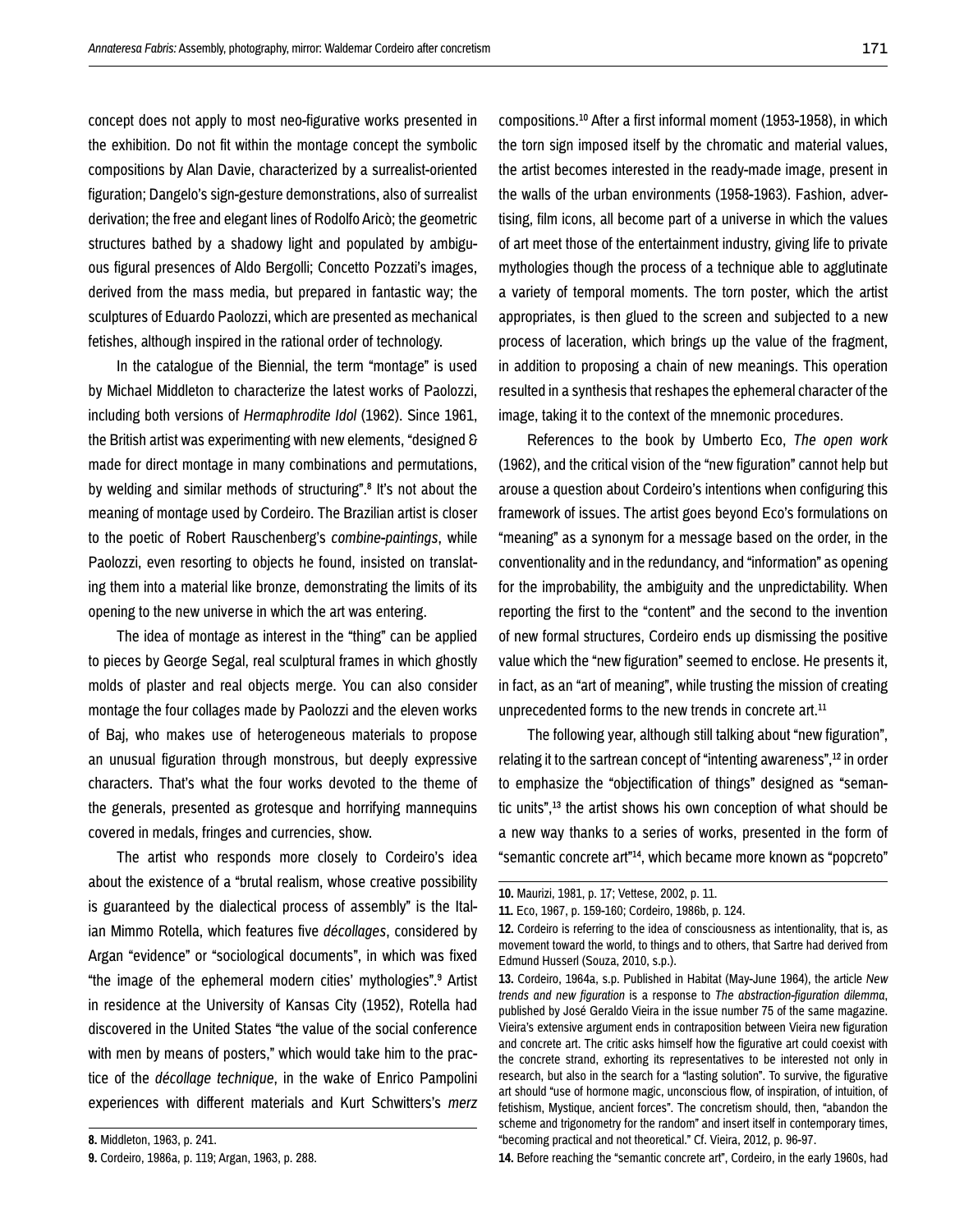with the definition proposed by Augusto de Campos.<sup>15</sup> The term "popcreto" means a set of works dating from 1964, designed as assemblies of heterogeneous elements suitable of reality and transformed into signs thanks to changes in their original structure and to new groupings, arranged in the frame according to the geometric patterns of the concrete composition.

It's still significant that among the "things" that Cordeiro appropriates to perform an operation of "disintegration of the space of the physical object", of "destruction of conventionalities" to reach the "semantic construction", the "building of a new meaning",16 are photographic images found in the press. This choice brings the evidence that for him there is a fundamental difference between painting and photography. While the first is guided by the representation of the likeness of the object, the second has as main feature the presentation of the object itself, devoid of any form of subjectivism. Conceived this way, photography responds closely to the search of a "realism built within the objective language of contemporary art", to the defense of an art based on the presentation of reality and no longer in its representation.<sup>17</sup>

That's what posited one of his theoretical references, Pierre Restany, advocate of the "objective look", of the "camera's eyeview". The French critic found the presence of an actually new figuration only in the "mechanical arts", that is, in the set of research carried out by Rotella, Alain Jacquet, Gianni Bertini,<sup>18</sup> Pol Bury, Nikos, Serge Béguier, who tended to the restructuring of the two-dimensional image thanks to the most modern broadcasting techniques and the mass media. Among the new procedures, which had nothing to do with the classic means of painting, the following began to gain more space: press photography, batik, frameworks

**16.** Cordeiro, 1964b, s.p.

**17.** Cordeiro, 1986b, p. 56.

and photographic transport, enlargements of telephotos, decals of cliches, amid others. Is to the research of mechanical art that Restany trusts the task of rooting the modern realistic consciousness in an original iconography, "able to adapt irself to the screen support plan, without renouncing to the revolution the look it embodies".19

The hypothesis that Cordeiro conceives photography as "thing" is reinforced when we remember the presence of Jean-Paul Sartre's L'imaginaire (1940) in his library. When referring to the photographic portrait, the philosopher presents a definition of photography as "thing", as a paper rectangle which has specific quality and color, with shadows and light patches distributed a certain way. Matter which acts as an *analogon* of perception, photography, as all image, requires an intent to constitute itself, to become present to the perceptual consciousness.20

By taking ownership of photographs published by the press in works such as *Liberdade (Freedom)* and *Jornal (Newspaper)*, dated 1964, Cordeiro proves he is moved by a precise design: deconstruct the image and restore it in a disjointed manner in order to hamper its immediate apprehension. Privileged by the communication industry because of its objective possibilities of record, which get confused with the criterion of authenticity, photography is part of a mechanism and a network of complex meanings which invest directly in its interpretation. As a witness to the event, the press photographer works within the limitations imposed by the newspaper to which his production is intended, leaving aside any artistic whim and emphasizing aspects such as the capture of the action, the use of certain "symbolism" which are able to enhance the informative load of the image, the production of "an effect on an object ", among others. Creator of mentalities, myths and knowledge, photojournalism contributes to the setting of an aesthetic of the image shared by an entire society, for interiorization and unconscious acceptance of certain types of information.21

**21.** Boltanski, 1979, p. 187, 193, 195, 200-201; D Autilia, 2001, p. 61, 73.

conducted experiments with stains and organic forms "of tinged geometry", called "informal concrete art". Cf. Fields, 2015, p. 262.

**<sup>15.</sup>** According to the poet, the works presented by Cordeiro at the Art Exhibit at IAB (São Paulo, June, 1964) had as main feature a concrete structure, which had "swallowed critical and anthropophagously, in the Brazilian way" the experience of American pop art. This perception arose the term "popcreto", but Campos acknowledges that perhaps it would be better to use either "pop concrete art" or "semantic concrete art", as Cordeiro himself proposed. Cf. Peccinini, 1999, p. 51.

**<sup>18.</sup>** Jacquet and Bertini participated of the Opinion 65 exhibit, organized by Ceres Franco and Jean Boghici and presented at the Museum of Modern Art of Rio de Janeiro between August 12 and September 12, 1965. In the presentation of the show, Franco (2015, p. 49-51) highlights the "socialization of the work of art" made by Jacquet thanks to the photographic reproduction process, the "bertinization of the woman figure" in the gouaches-collages of Bertini, also debtors of the technical image, and the "Baroque delirium" of Cordeiro, which "takes hold of everyday objects, transforming them, cutting them relentlessly with the saw, to reveal to us through the straight line the inner secret of these same objects."

**<sup>19.</sup>** Restany, 1966, p. 53. Although in the article Restany refers to the torn posters of Rotella, it should be remembered that, from 1963 onwards, the artist begins to work with the transportation of photographic images to emulsified screens, mechanically colored by a turning process, based on chemical baths. After taking ownership of a real element – which Raffaella Perna (2009, p. 33-34) points as the only moment of realization of a personal activity – the artist mechanically registers objective forms of reality. It is especially because of this new process that the artist is mentioned in the "Manifesto of the mec-art", released by Restany in October, 1965. In it, the critic highlights two possible paths for the new strand: the *assemblage,* which corresponds to an act of modern life; and the art of "ascertainment", where we can place Rotella, which proposes a "paging of objective reality itself".

**<sup>20.</sup>** Sartre, 1940, p. 34, 72.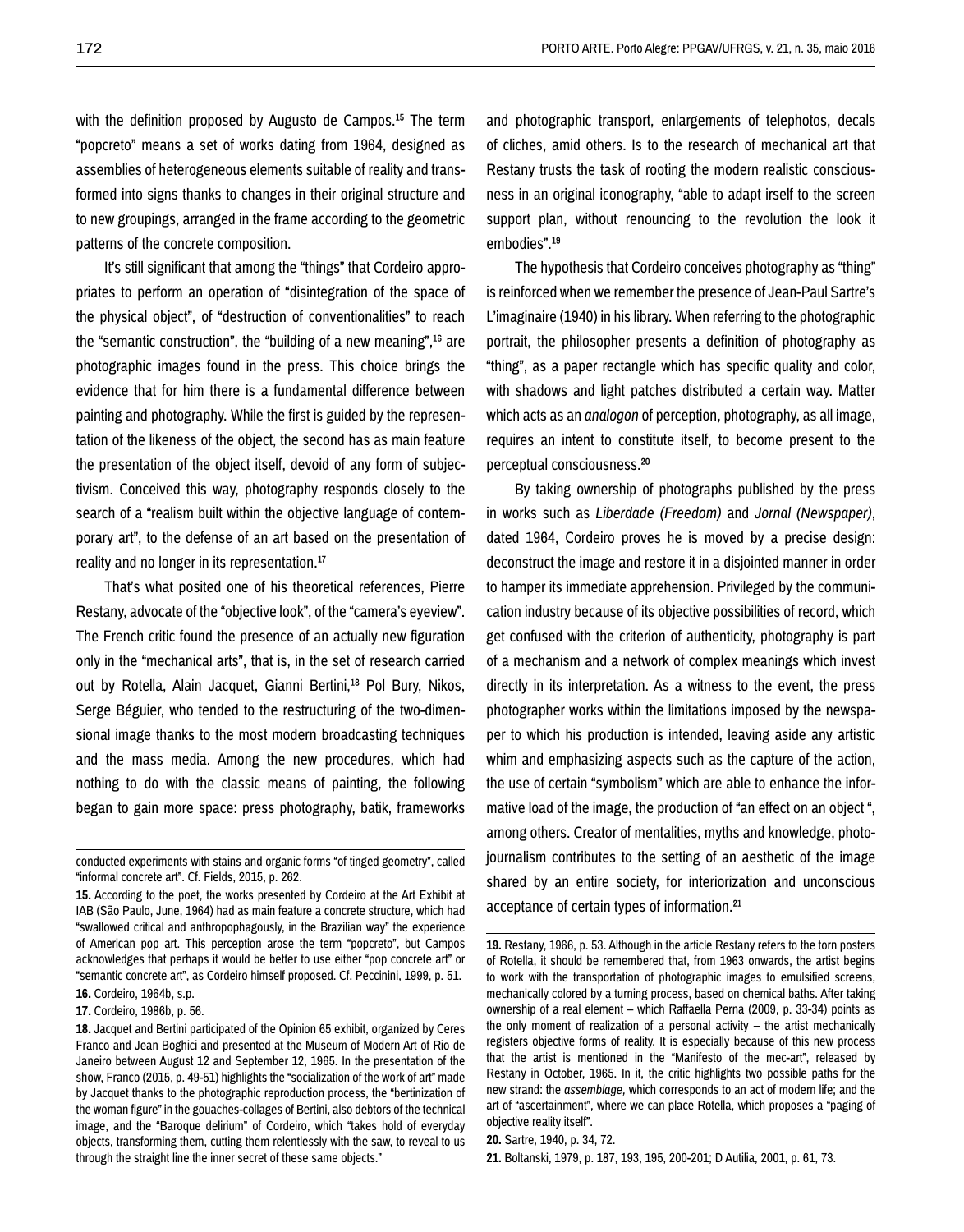Cordeiro deconstructs this rhetorical mechanism of meaning with the transformation of the news in decontextualised and ambiguous fragments, making room for the imaginative participation of the observer. In *Liberdade (Freedom)*, the image of former President Juscelino Kubitschek integrates a montage in which stand out a cut pan and a hubcap. Cut in winding lines, the page on which the image had been published loses its informational load to acquire an ambiguous meaning, reinforced by the presence of the words "President" and "Buñuel". Fabricio Valerio Nunes, who realized such terms in the montage, speaks of imaginative associations between the figures of the former President and the Spanish film maker, a logic of strangeness that transforms an actual object into an abstract shape, into an element of the composition.<sup>22</sup> The operation carried out in *Jornal (Newspaper)* is even more radical [Fig. 1]. The artist takes ownership of a front page of São Paulo Edition of *Última Hora* and cuts it into vertical strips. The reassembly of the fragments of texts and images is guided by the illegibility and hence the impossibility to provide them with a meaning, putting in question the idea of the newspaper as an objective means, bearer of accurate information.

The central element of the two works is, undoubtedly, in the determination of critically presenting mechanisms of knowledge of reality forged by mass media and to propose a critical reading of its rhetorical and ideological resources. If in them the idea of open work presents itself in the form of a field of interpretive possibilities,<sup>23</sup> other two works, which also use newspaper images, go beyond mental collaboration of the spectator, as they demand his productive complementation. *Distorções* ótico-intencionais *(Optical-intentional distortions)* and *Rebolando (Shaking)* require, in effect, the direct action of the viewer upon the work.

A photograph of the first work and the text *Arte concreta semântica* are the participation of Cordeiro in the manifesto Novas tendências 3, held in Zagreb in 1965. Text and artwork have a relationship of complementarity. In the text, there is a criticism to the European "new trends", term under which gathered artists of constructive tradition, whose research aimed at the core values of visual perception, as the examples of the Italian Gruppo N and Gruppo T, Nine French and Yugoslav Tendencjie Groupe de Recherche d'art Visuel show. Cordeiro's criticism has targeted their adherence to a "new naturalism", which sees the participation of the spectator in biological terms. Their research still rooted in *gestalt*,

**22.** Nunes, 2004, p. 170-171.

in the iconic dimension, in the "pure" stimulus, oppose the ideas of "seizure", derived from Sartre, communication and "associated" stimulus.24 *Distorções* ótico-intencionais *(Optical-intentional distortions),* which will be published alongside the programmatic text in the event's catalog, is a good example of the new attitude trumpeted by the Brazilian artist.

No longer an existing work, *Distorções* ótico-intencionais consisted of a kind of box with bottles full of water hanging from its top. These were placed in front of shreds of paper, one of which in the form of a revolver; it read news on a Russian bomb of total extermination. So that the work was complete, it was necessary that the viewer would boost the bottles in order to cause a deformation of letters and images. From this game emerged images, described by the Casa & Jardim magazine, April 1965, as: "A showgirl who dances crazily, Kruchev and a star of French cinema in terrible aspect, [...] the figure of President Johnson, of the United States ".25 *Rebolando*, which was not accepted by the jury of the VIII Biennial de São Paulo (1965), was composed of a jug full of water, standing on a base that contained a picture of Marilyn Monroe. The inscription "shake in this direction" was an invitation for the spectator to participate; if the requested action was carried out, the viewer would see the Hollywood star moving in winding way.26

One of the clearest examples of Cordeiro's intentions by bringing together in a same work the principle of *ready-made* and a geometric structure is in *Popcreto para um popcrítico* (1964). Composed by a red plan on which is set a mattock, the work also presents fragmented photographic images of mouths, noses and locks of hair, which offer and don't offer themselves to the gaze of the viewer. The ambiguity of the images is determined not only by the impossibility of their reconstruction, but also by the presence of a grid formed by small circles, which complicates any attempt to determine a global apprehension. The presence of a wide open eye at the top of the grid highlights the ambiguity of the set, since this could be referred to a centralized control - as Helouise Costa<sup>27</sup>

**<sup>23.</sup>** Eco, 1970, p. 160-161,163.

**<sup>24.</sup>** Cordeiro, 1964b, s.p.

**<sup>25.</sup>***Gosto não se discute (você conhece a Pop art?)*.

**<sup>26.</sup>** When saying that in Cordeiro's poetic "a body and experiential participation of the spectator didn't matter, contrary to Hélio Oiticica", Paulo Reis (2006, p. 37) does not take into account the actions required for the effectuation as works of *Distorções* ótico-intencionais and *Rebolando*. If it is true that, in the "popcretos", Cordeiro does not surpass the dimension of "work", unlike Oiticica's Parangolés, which dissolve this concept and its materiality, *works such as Distorções* óticointencionais, *Rebolando*, *Seio*, *Indivíduo s/ massa*, *Autorretrato probabilístico*, in addition to the compositions with mirrors, demonstrate being carriers of an idea of opening not only perceptive.

**<sup>27.</sup>** Costa, 2002, p. 18.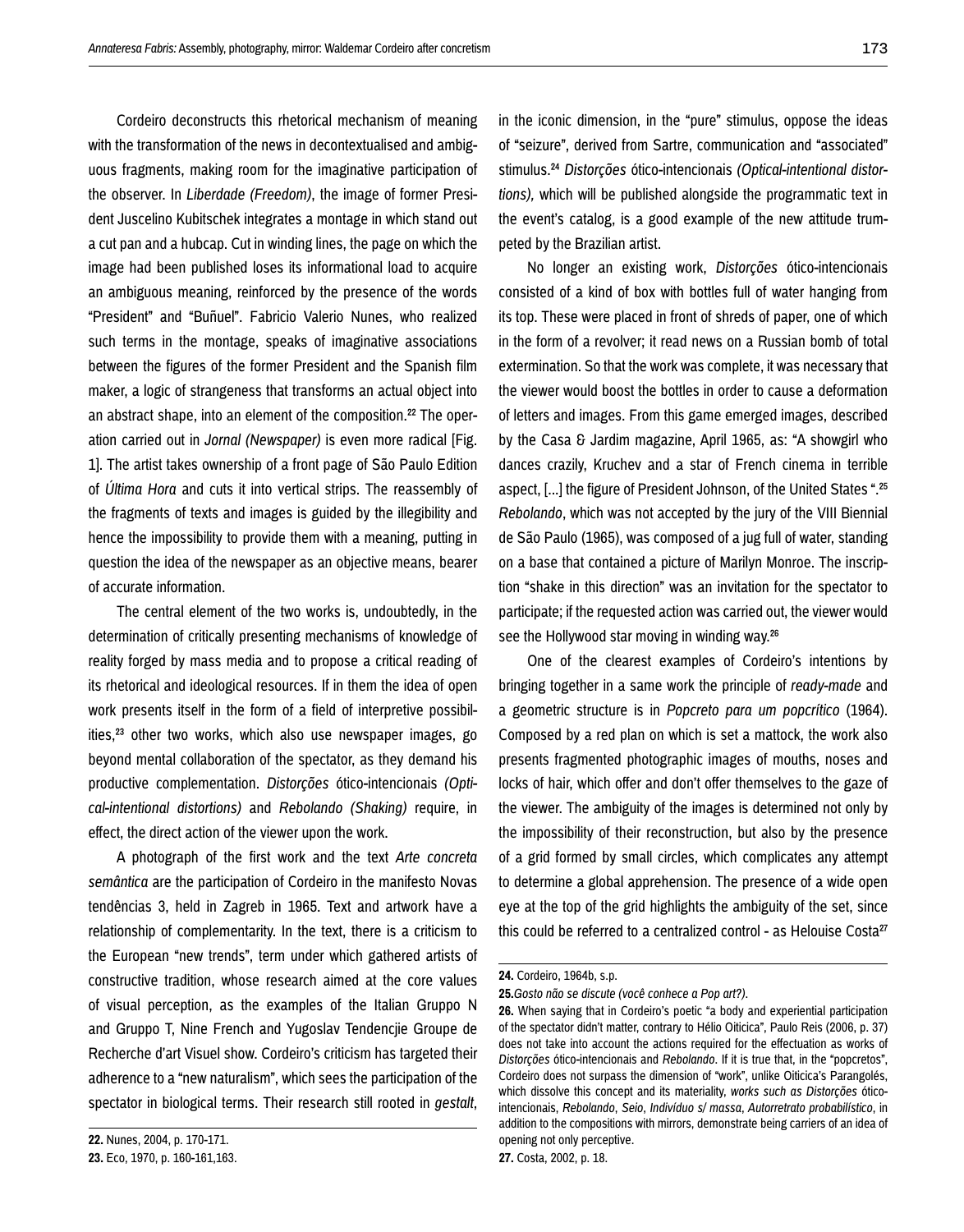suggests - but also to power of the critical look on the fate of a work of art. If this hypothesis is valid, the grid could be considered a symbol of the alienation of the art critics in relation to the universe of politics, symbolised in the chosen color, liable to suggest communism, and in the mattock, which could evoke the struggle of Peasant Leagues (1945-1964) for land reform and its repression by the military regime [Figure 2].

The exhibition of the popcreto objects is fiercely attacked by Geraldo Ferraz, for whom they were a provincial echo<sup>28</sup> of the consecration that *pop art* had had in the XXXII Venice Biennial (1964), with the award of Rauschenberg29, of a rehashed modality of the *ready-made* and of "everything that can be found for a long time booked and catalogued in the history of modern art". Ferraz disagrees strongly with the "ambiguous wedding" of concretism and pop art, which defines "created confusion." Unsuccessful at painting, Cordeiro tries "to go for a consequent naturalism", "seeks to get to the art of junk" with his semantic proposals on montages "that offer nothing, not even as surprise, shock or vulgarity ". There's no

**28.** The awful provincial impact is not exclusive of Cordeiro. Ferraz also criticizes the "funny symptom" of that year's Instituto Torcuato Di Tella award, organized by the Centre for Visual Arts of the institution, whose Director was Jorge Romero Brest. The award, granted to Argentinian artists between 1960 and 1966, when it is substituted by Experiências Visuais (1967 - 1969), has an international development between 1962 and 1967. In 1964, the national award is granted to Marta Minujin for *Revire-se e viva (Turn around and live),* which consisted on a tent made of various materials (cloth, rubber foam and wood), filled with colorful mattresses on which the public should lie down and shake their bodies to accomplish the goal pursued by the artist: to merge art and life. As if that wasn't enough, there was a predominance of neo-figurative tendencies among competitors at the international award, which was won by geometric painter Kenneth Noland with his piece *Air*. The presence of names such as Arman, Baj, Alberto Gironella, Jasper Johns, Rauschenberg, Luis Felipe Noé and Joe Tilson was a clear testimony of the boom of the interest in new forms of figuration at that time. Cf. *Instituto Di Tella*, s. d.; *Instituto Torcuato Di Tella-Universidad Torcuato Di Tella*, s.d.; *National award Torcuato Di Tella Institute International*, s.d.; *Marta Minujin: "Todo es art, art, art, art"*, April 2014.

**29.** The awarding of Rauschenberg's is controversial, despite the efforts of the representatives of the United States to characterize him as an artist close to the European sensibility. Supported by Sam Hunter (United States), Julius Starzinski (Poland), Giuseppe Marchiori and Marco Valsecchi (Italy), Rauschenberg receives opposing votes by Franz Meyer (Switzerland), Murilo Mendes (Brazil) and A. Hammacher (Netherlands). Several expressions of displeasure caused by the award may be remembered: the refusal by the Italian President to attend the inauguration of the show; the veto to visit it imposed to ecclesiastics by the Patriarch of Venice; the reaction of the Vatican newspaper, *L'Osservatore Romano*, which veemently condemned the confusion between art and not-art in the name of "moral sensibilities". Can be highlighted, in the artistic field: the attitude of the French press, which expresses fear before the domain of artists who aesthetisized mass media and commercial images; the critical stance of Argan, talking about the death of art to the face of the process of degradation and dissolution of the object; Renato Guttuso's enthusiastic point of view, which welcomes in pop art the "first real revolution after Cézanne", by detecting in it "the likely end parabola of abstraction" and "the return to reality and to concrete things, the beginning of a survey of language, even if partial and exclusive, which will focus on culture". Cf. Monahan, 1985, p. 80-104; Alloway, 1969, p. 149-150; Zatti, 1983, p. 13-14.

shortage of naysaying for Max Bense – author of the letter-preface published in the catalog –, defined "distinguished nutty critical (speedometer equipment of surface winds)" from Stuttgart, and Restany, named "travelling salesman of Pop Art".30

An ambiguous reading of the popcreto proposal, not based on the works, but in the exhibition's catalog, is written by Jayme Maurício in Rio de Janeiro newspaper *Correio da Manhã*. The beginning of the article is quite aggressive, as the critic quips about the avant-garde pretensions of São Paulo, in saying that its artists "had neither denied or overcome the *pop*, and not even given the movement a new structure, more dialectic, philosophical or poetic, like they did with the concrete art". The popcreto had done that, as it connected the "somewhat destructive principles" of the American strand with the neo-gestaltism or programmed art. Cordeiro and Augusto de Campos are presented as the articulators of "a semantic realism mode, with elements of everyday life (newspaper clippings, furniture, household items, etc.), this miscellany that Americans call of *urban folklore* and the avant-garde from 50 years ago called other names". Despite the caveats, Jayme Maurício gives a vote of confidence to Cordeiro's research when considering it "necessary, actually fruitful" the "paulista wave around the *pop-art*", which he compares with the detachment and the dominant misinformation in Rio de Janeiro, with the possible exception of the comments "very vague and sometimes only speculative" in *Correio da Manhã*.31

Seeing in the critic a potential ally against the attacks in Sao Paulo, Cordeiro sends him a letter in which he rebates the accusation of Feraz, to which he negates the condition of "artistic opinion" because "of the personal tone and evident bad faith". The important thing to retain from this document is the framework mapped out by the artist regarding the "long process of international adaptation" lived by the Brazilian art from the last post-war period. The first stage of this process (syntactic phase) has as inaugural mark shows organized by Leon Degand at the Museum of modern art of São Paulo (1949), in which geometric abstract art and concrete art played a very important role. If the abstraction introduced in country "the updated issues of the Paris school", the concrete art "had more indigenous characteristics", having been more radical in the creation of a universal language, in addition to offering theoretical contributions and covering fields such as poetry, design and typography. Abstract informal art, which brought a new vision (pragmatic phase) "through the practice of 'opera aperta', of the *random* and

**30.** Ferguson, Decembre 19, 1964.

**<sup>31.</sup>** Jayme Maurício, January 1, 1965.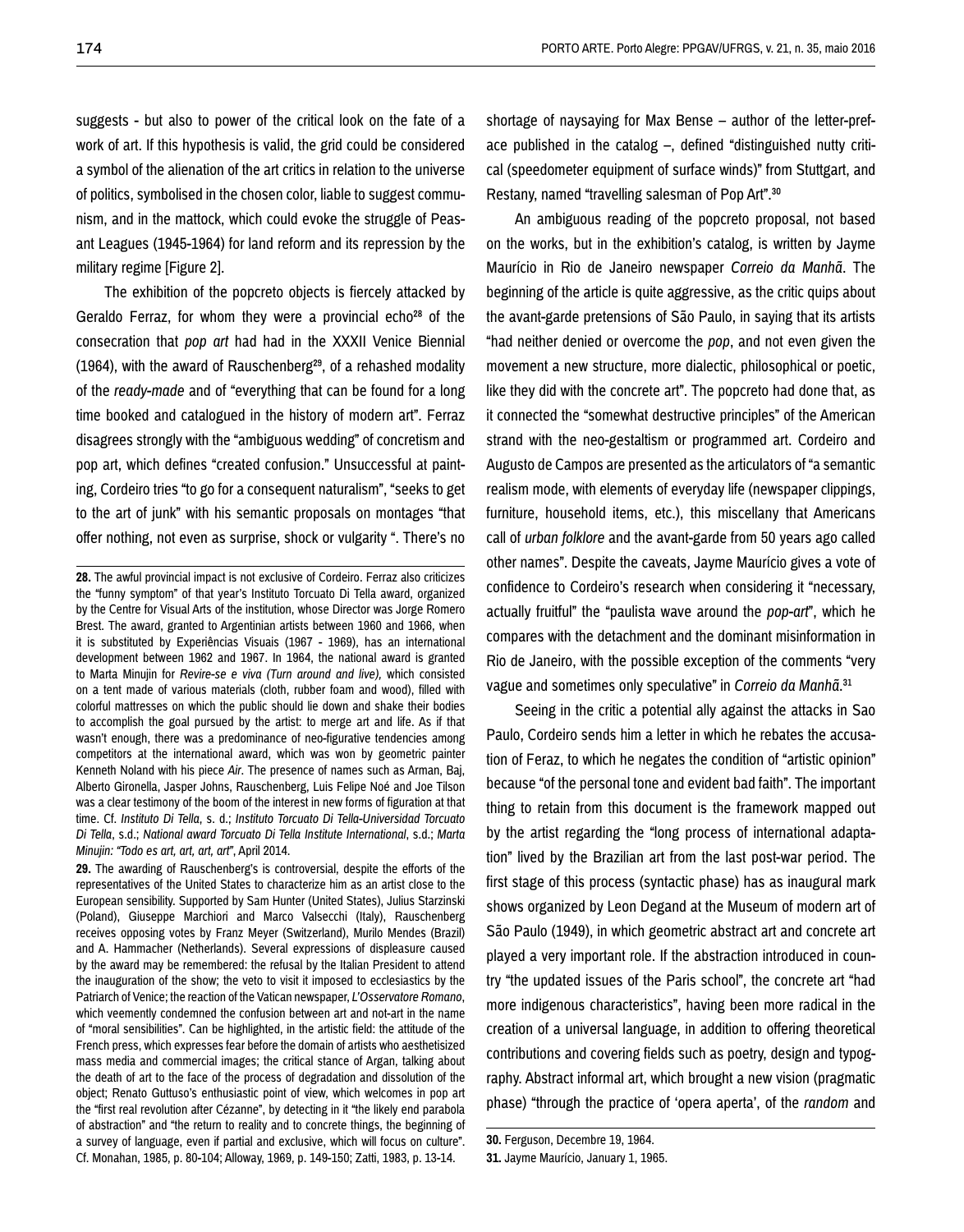'not univocal structure'", acquired in Brazil a feature of its own, since it served to the reaction, resulting in "a return to the eighteen-hundreds' landscape pictorialism and to the revenues of the academic cuisine". If the partiality of Cordeiro seems clear, you can't forget it targeted Ferraz, a leading advocate of informal poetics. This is contrasted with the proposal itself, presented as "an ethical-aesthetic attitude, based on the contradictions of a new reality." The conception of culture in accordance with technological and abstract terms only, which showed signs of crisis at that point, has as its counterpoint the emergence of a new humanism, from the urban industrial society, which had received different names: *pop art* (United States), new realism (France), popcreto art or<sup>32</sup> semantic concrete art (Brazil). This new realism "is far from being an artificial product of American propaganda (the Venice Biennial), as naively believes Mr. Geraldo Ferraz". His bad faith in relation to the new panorama encompasses the "Premio Di Tella funny symptom", which "is not at all funny", if we remember that Buenos Aires was becoming "one of the most important artistic centers of the world." The marginalization and alienation state of current Brazilian art was the result of media concentration of cultural dissemination in the hands of a small dome, consisting of "individuals of anachronistic mentality, luddists", who confused their own personal interests with a greater cause.<sup>33</sup>

The issue of new humanism will be resumed in two texts from 1965, in which it will be associated with a new realism and no longer to the idea of new figuration. This change demonstrates how close Cordeiro was of Restany's idea, who had defined the new realism as a willingness to integrate the industrial technique on metamorphosis of everyday life; as a rescue of poetic visual languages produced by cultural industry; as the "recognition of the expressive autonomy of the object", from which resulted "its external projection" and "its resonances about the psychology of the artist who takes responsibility of his existence in the world". From these ideas, the Brazilian artist considers overcome "figurativism's representation quality", contrasting tp it the "direct presentation of things from serial industrial production". The use of simple elements, which can be confused with the kitsch (when the object is consumed in a trivial manner) reaches a higher level, if on the basis of the work "a deep awareness" exists. Within this perspective, the *ready-made* allows the "reading of the art directly, in the world of things, without resorting to abstract representations". Abandoning the idea defended during the concrete moment which stated that art should be read by its own signs, Cordeiro offers a new way: reading art by the signs of life.<sup>34</sup>

The idea of a new humanism reappears in the emphasis given to a "search for meaning", capable of detecting in real things not "mere abstract shapes", but the evocation of the "commonly used image", going from art to the social context. Far from simply presenting life, the new realism is "an attempt to explain it and judge it," as contemporary society is confronted with the phenomenon of a cultural industry "whose goal is to promote the service of venal or patriarchal interests". The new state of the art (no longer enjoyment, but consumption) makes the artist emphasize an important fact: the production "does not equal and simultaneously benefit all", determining different characteristics in the "culture for images", which takes unique aspects in each group. This results in a tension between local and universal: although art is global, recognition of specifics avoids "a cosmopolitan homogenization". This does not imply the appreciation of "regional luddists", since the national and/or continental features "can only be specified on the basis of a world art".35

With the change from the new figuration to the new realism, Cordeiro starts using the photographic image in a more direct way. That's what the object *Seio (Breast,* c. 1966) shows: in it, a photo on which a magnifying glass is placed invites the viewer to perform a voyeuristic action, based on some properties of the photographic act, such as variations of framing and focus.36 The same principle

**<sup>32.</sup>** In a way, Cordeiro is close to the thought of the Argentine critic Oscar Masotta (1967, 15, 52, 66, 69), for whom *pop art*, far from being an alienated manifestation, was a critique of the aesthetics of the realistic image, since their representatives took to themselves the task of "reporting on a preexisting information [...], representing the represented", i.e., "products of communications and of the mass culture". In this sense, the strand appears as a "semantic art" since it wants to "'downgrade' the structure of the image to the 'status' of semiological sign; and that's with the goal of making problematic the relationship between the image and the actual object to which every image relates". The intention of the *pop art* is the "undertaking of bringing the 'structure' to the foreground, thought of as logical relationship between signs, and taking the 'shape' to the background, understood as the existing tension of the vectors and of the field dynamics". She could be defined as "a non-gestalt art of semantic intent", since in all pop artists "the idea and the feeling of 'codes', [...] that there are only languages" can be found. Ana Longoni (2005, p. 11-17) remembers, the *pop art* represents to Masotta the second major art movement of the 20th century, since it demonstrates the existence of a historical correlation between aesthetic manifestations and areas of knowledge. If the surrealism had been associated with psychoanalysis, the *pop art* has relations with the semantics, the semiology and language studies. Although one of his theoretical references is the idea of "open work", the Argentine critic departs from Eco (and Cordeiro) when condemning his association with the informal poetic which he rejected.

**<sup>33.</sup>** Jayme Maurício, January 10, 1965. The critic didn't publish the letter in full, leaving aside the final sections dedicated to Ferraz. Daisy Peccinini (1999, p. 55, 82) located the text, entitled "Da crítica em idade crítica" (The critical age critique), the Augusto de Campos's files.

**<sup>34.</sup>** Restany, 1979, p. 30, 89; Cordeiro, 1986c, p. 131-132; 1986d, p. 143. **35.** Cordeiro, 1986c, p. 132; 1986d, p. 143. **36.** Costa, 2002, p. 23.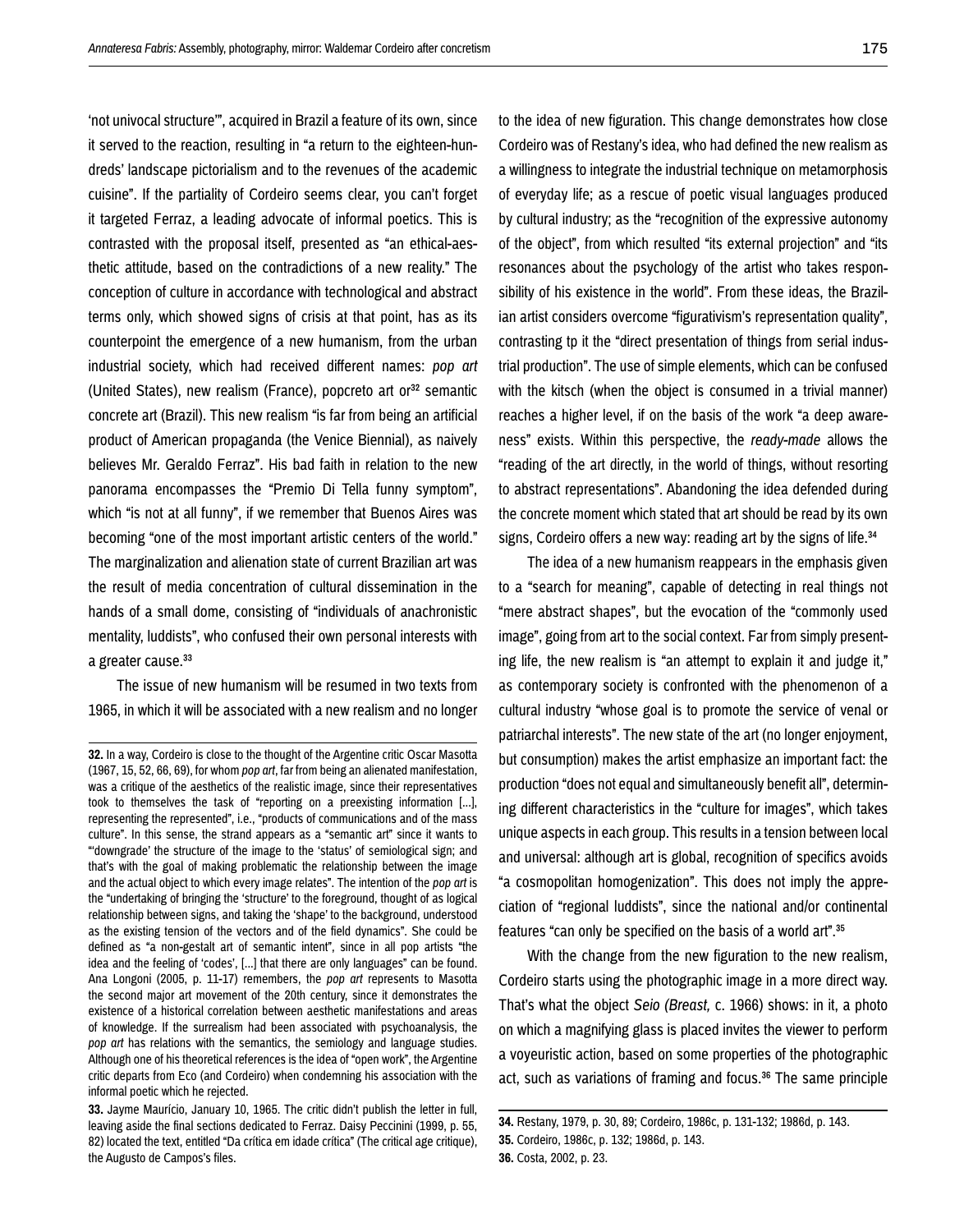is at the foundation of *Indivíduo s/ massa (Individual w/o mass*, 1966), in which the presence of a magnifying glass, associated with the movement of the observer's body, gives prominence to certain faces, proposing a reflection on the relationship between individual and anonymity in mass society. A similar operation had already been tested in *Massa s/ indivíduo* (*Mass w/o individual*, 1964), thanks to the associated use of a magnifying glass and images of rallies. According to Helouise Costa, when incorporating the principle of the magnifying lens and highlighting a face, the artist would be proposing a reflection on the importance of the individual in the collective and the historical role of the masses, having as a possible source of Antonio Gramsci's thoughts.<sup>37</sup>

One could also think that in such works another photographic principle is mobilized: the monocular vision inherent in the camera lens. This would be evident mainly in the 1964's piece, in which the images contained in the magnifier showed varying degrees of magnification. Another hypothesis can be suggested from the association between photography and magnifiers: the artist could be putting on the agenda the fiction of a transparency inherent to the photographic image, that is, the inability to establish any distinction between it and the object it captured. The picture was often associated with the magnifying glass by scientists of the 19th century, who did not believe they were before an image, but the object itself, doubling the things of the world, mingling with them, taking their place. Perfectly identical to the thing, the image was no longer perceived as image, questioning the concept of representation, rooted in the duplication model and the difference towards it.38 Considered from this perspective, *Seio*, *Indivíduo s/ massa* and *Massa s/ indivíduo* would affect the artist's reflection about the construction of the image by the means of mass communication and its supposed informative transparency, if the different degrees of approximation provided by magnifiers are taken into account.

In 1967, with *O beijo (The kiss)* [Figure 3] and *Autorretarato probabilístico (Probabilistic Self-portrait)*, Cordeiro interrogates the photographic image in order to problematize it and remove it from its apparent naturalness. Dialoguing with Jean Tinguely's sometimes tragic, sometimes mocker machines, the Brazilian artist conceives a monstrous mechanism, which deconstructs the seduction associated with the act of kissing. When still, the work shows a fragmented mouth fixed in wooden boards, with edges painted red. When moving, the mouth shatters, evoking a grotesque and

**37.** Ibid., p. 18. **38.** Rouillé, 2005, p. 81-83. undefined image, whose effect is enhanced by the use of photographic enlargement which changes the perception of the viewer. In addition, the idea of seduction vanishes with the presentation of the machine's mechanism, which operates naked. As Fabrício Valerio Nunes points out, the red edges of the wooden squares intensify the effect of disintegration of the image. As the edges attract the gaze of the observer, they turn the various segments in independent objects, resulting in a decline of the image to the background.39 Helouise Costa's hypothesis that the work was inspired by Brigitte Bardot's mouth can find support in the fame the actress enjoyed in Brazil after two trips to Buzios, in 1964, with boyfriend Bob Zaguri. Thanks to the presence of the actress, the coastal town, which had the reputation of being paradisiac, becomes popular and pictures of it become famous worldwide. If the association between the diva and Búzios could explain the Cordeiro's choice, it must be analyzed by a corrosive bias, since the grotesque transformation of the mouth would indicate and ironic look on the phenomenon of Bardotmania, which spread around the world, from the United States, as a result of Roger Vadim's film *And God created woman* (1956).

*Autorretrato probabilístico* summons another kind of questioning of the photographic image. As its title indicates, the artist could be playing with two possibilities of meaning for the term "probabilistic". He could be alluding to the field of mathematics and probability calculation, aimed at the study of random events and laws that govern it. He could be evoking the concept of "field of possibilities", applied by the Eco to works with a kind of mobility, an ability to restate continuously as new, as carriers of different perspectives.40 This concept could be of Cordeiro's deep interest, since the concept of "field" brings the dimension of a rule from which the internal relationships of the work organize themselves, which will open to multiple interpretations without endangering the structure desired by the author. The work lends itself to two possibilities of viewing. If the observer finds out the point of view from which it was composed, the image may be reconstituted and enjoyed in its entirety.41 In the second case, three successive plans in which are affixed the fragments of a portrait of the artist, accompanied by the words "Yes" and "no" in various combinations, do not allow the immediate perception of a single image. It is up to the observer seek an interim type of completeness from the movements of the body and of a perceptive effort, able to convert the fragmentation in an almost unitarian field,

**<sup>39.</sup>** Nunes, 2004, p. 197; Costa, 2002, p. 24. **40.** Eco, 1970, p. 159-161; 1967, p. 38, 50-51. **41.** Costa, 2002, p. 25.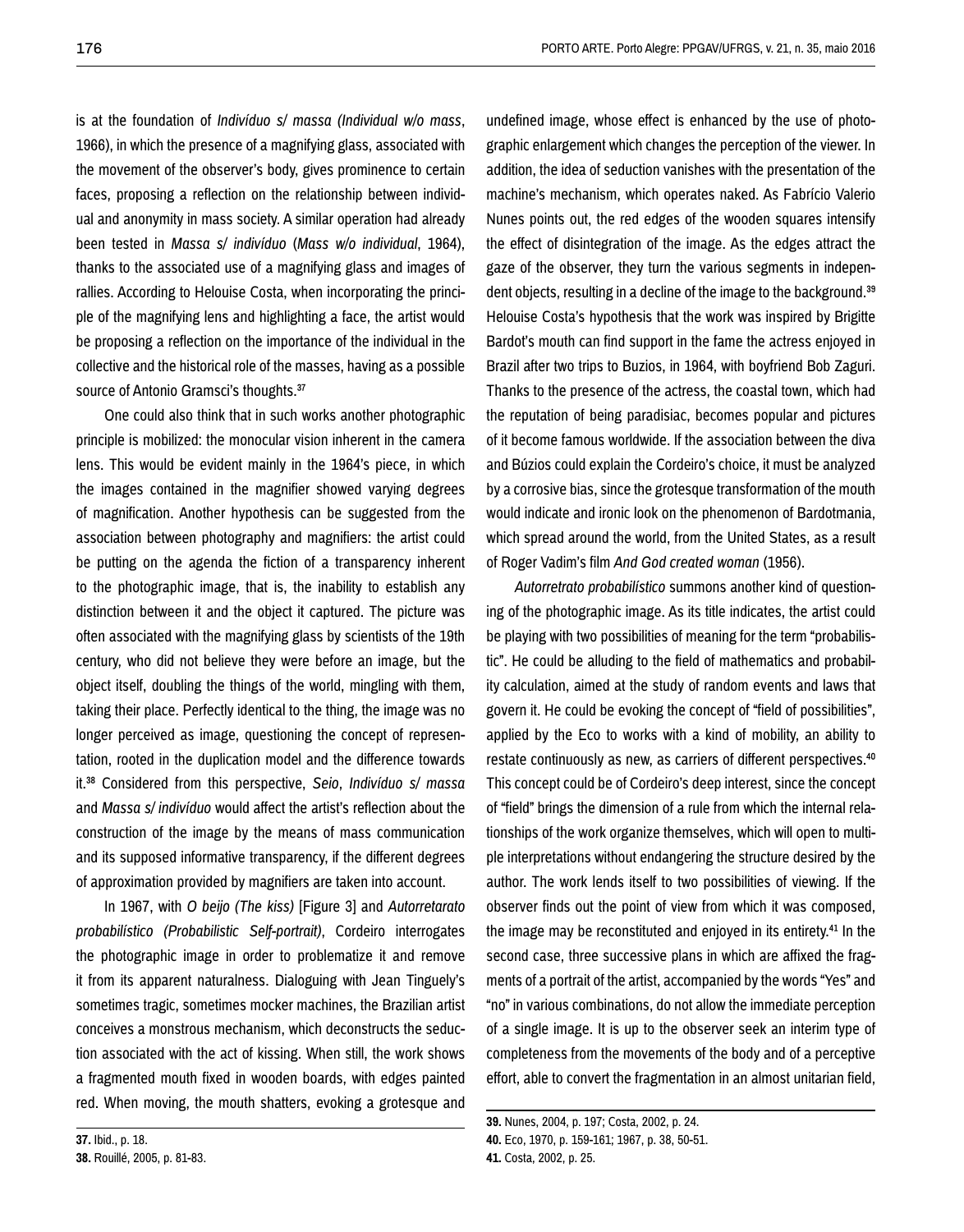having the spacing between the various plans in mind.

With this type of device, which will be applied to *Estudo de retrato probabilístico de Helena (Study of probabilistic picture of Helena,* c. 1967), Cordeiro demonstrates, once again, its proximity to Sartre's idea about photography. The fragmentation to which he subjects his own image seems to confirm the sartrean assertive that the photographic portrait lacks life and, thus, expression, even though it shows every detail of a face.<sup>42</sup> The use of a photographic image does not dispel another possibility of analysis, which points to the search for a self-reflexive representation. Thus, Cordeiro would manifest his own will to be part of a long artistic tradition, characterized by the insertion of the self-image of the painter in a symbolic context that defines their role. Apparently, this context is lacking in the self-portrait of the Brazilian artist; however, he is present in a peculiar way, when focusing on the defining traits of his poetics, clearly visible in the work: geometric spirit as an articulator of different fragments and the choice of an unstable and elusive self-image. Exercise of corrosion of the parameters of the photographic portrait, the 1967 work denies the idea that this can provide information about the model when referring him to an uncertain and fluid zone closer to mental representation than to the speculative illusion.

An analysis of Cordeiro's relationships with photography would not be complete if some works which evoke the use of mirrors on their surfaces were not included. Parting from Arlindo Machado's assumption that "photography's ideological vocation is the production of specular reflection"43, seeing a tense dialogue with the technical image, by involving the ideas of mimesis and representation, in *Opera aperta* (1963), *Aleatório (Random,* 1963), *Ambiguidade (Ambiguity,* 1963) and *Luz semântica (Semantic light*, 1966) would not be over the top. The use of mirror fragments in the first three and a mirror associated with spotlights on the last one confronts the viewer with images that become signs when the reflection of an outer reality penetrates inside the frame. Even when acting as the lens of a camera, the mirror travels, however, against the photographic principle: instead of presenting still images, it offers a succession of dynamic signs generated by the movement of the observer. The works *Opera aperta*, *Aleatório* and *Ambiguidade* refer explicitly to thinking of Eco, especially the idea of information as unlikely, ambiguous and unpredictable structure, capable of multiplying the possible meanings and of shaking the conventions of the

A more complex operation, in which the mirror is presented as a "semiotic instrument",47 is at the foundation of *Uma cadeira é uma cadeira (A chair is a chair,* 1964). In this montage, consisting of a chair sawn in half at an angle, a mirror that reflects a part of it and a collage with geometric motifs, the artist proposes to the viewer another kind of speculating experience. While repeating a piece of the chair, the mirror deletes the participation of the observer, since it does not refer to something outside the scope of representation. It offers, on the contrary, the opportunity to see a fragment of the object from another point of view, which generates an automatic sign, close to the logic of the specular reflection. Once again, Cordeiro highlights the issue of imitation, but does not take the side of the painting as interpretation to be opposed to the technical image as perfect copy. Playing with perception's data, he makes the reflected fragment, which could evoke the production of an image without a camera, a moment of questioning about the role of photography in contemporary society. Since, due to the angulation of the object, the mirror does not create any illusion of continuity,<sup>48</sup> the tautology of the title falls apart, introducing the dimension of estrangement and, with it, the realization that the meaning is not a unique process and that the "mirror of society" offers partial and/or distorted images.

When taking ownership of pre-existing photographic images or mobilizing the specular reflection mechanism, Cordeiro performs a double operation: confronts the viewer with visual stimuli known as waste and taken as natural; he proposes a reflection on the

language in favor of an unusual logic of images.44 *Luz semântica*, in turn, convene additional issues, since the use of spotlight turns the possible referents into indistinct and deformed shadows, without, however threatening the ideas of reciprocal spatiality and shared temporality between work and viewer.<sup>45</sup> Ubiquitous motif in painting and photography, the shadow brings in itself the theme of absence/ presence: absence of body, presence of its projection. With *Luz semântica*, Cordeiro seems to allude to the mimetic illusion generated by the photo, showing its reverse: a fuzzy image, which is not pure absence, but the eclipse of the iconic dimension, the impossibility of achieving representation in virtue of a technical accident that discusses the different degrees of reality produced by reflections.<sup>46</sup>

**<sup>44.</sup>** Eco, 1967, p. 160-161.

**<sup>45.</sup>** I am applying to Cordeiro's work Alberto Boatto's (1969, p. 8) thoughts on the use of mirrors by Michelangelo Pistoletto.

**<sup>46.</sup>** This reading is based on Victor I. Stoichita's (2011, p. 7, 189, 192) considerations about the shadow.

**<sup>47.</sup>** Stoichita, 1999, p. 250. **48.** Nunes, 2004, p. 179.

**<sup>42.</sup>** Sartre, 1940, p. 30.

**<sup>43.</sup>** Machado, 1984, p. 87.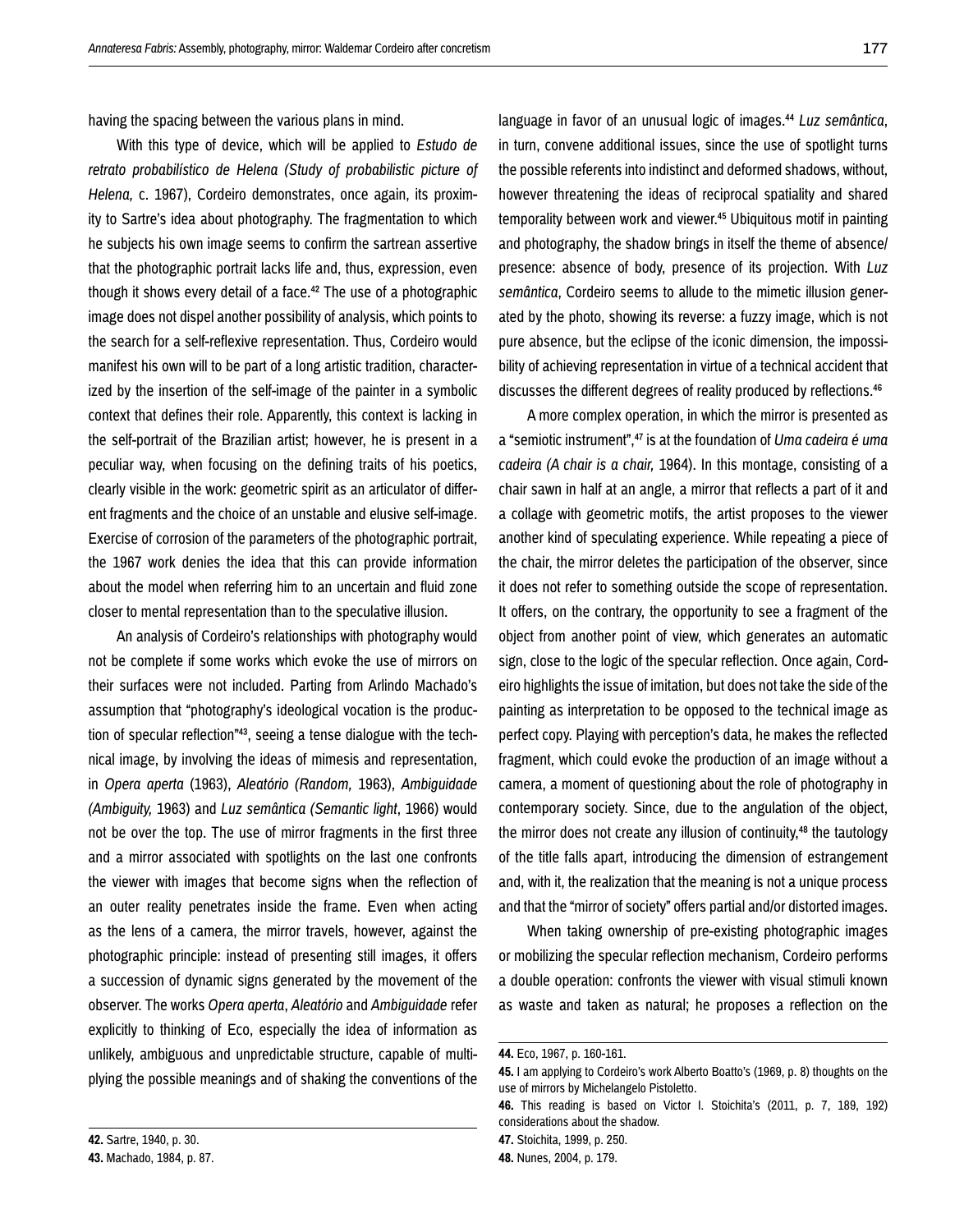meaning of such stimuli in order to unnaturalize them and bring them to their exact ideological dimension. Thanks to photography, the artist appropriates fragments of urban reality not to exalt it, but to subject it to a close examination, able to make out the deeper meaning of "machine vision" and its repercussions in the configuration of a particular perception of the world. Artificial sign, the photo becomes a powerful tool to challenge traditional ideas about representation and imitation, being an integral part of those assemblies to which Cordeiro had entrusted the task of setting up new artistic and ideological meanings in a society that was beginning to experience the impact of the mass media.

#### **REFERENCES**

- ALLOWAY, Lawrence. *The Venice Biennale 1895-1968*: from salon to goldfish bowl. London: Faber and Faber, 1969.
- ARGAN, Giulio Carlo. Italy. In: *VII Bienal de São Paulo*: catalog. São Paulo: Fundação Bienal de São Paulo, 1963. p. 288-289.
- BOLTANSKI, Luc. La retórica de la figura. In: BOURDIEU, Pierre (Org.). *La Photo*: un arte intermedio. Mexico: Editorial Nueva Imagen, 1979. p. 185-212.
- BOATTO, Alberto. *Pistoletto*: inside/fuori lo specchio. Roma: Fantini Editrice, 1969.
- CAMPOS, Augusto de. Waldemar Cordeiro: pontos de partida e de chegada. In: *Poesia antipoesia antropofagia & CLA.* São Paulo: Companhia das Letras, 2015.
- CORDEIRO, Waldemar. Arte concreta semântica. In: *Waldemar Cordeiro*. São Paulo: Galeria Atrium, 1964b, s.p.
- CORDEIRO, Waldemar. VII Biennial: "New Figuration" denounces the alienation of the individual. In: AMARAL, Aracy. *Waldemar Cordeiro*: uma aventura da razão. São Paulo: Museu de Arte Contemporânea da Universidade de São Paulo, 1986. p. 119.
- CORDEIRO, Waldemar. Novas tendências. In: AMARAL, Aracy. *Waldemar Cordeiro*: uma aventura da razão. São Paulo: Museu de Arte Contemporânea da Universidade de São Paulo, 1986b. p. 123-124.
- CORDEIRO, Waldemar. Novas tendências e nova figuração. *Habitat*, São Paulo, n. 77, May-June, 1964a, p. 56.
- CORDEIRO, Waldemar. Realismo: "musa da vingança e da tristeza". In: AMARAL, Aracy (Org.). *Waldemar Cordeiro*: uma aventura da razão. São Paulo: Museu de Arte Contemporânea da Universidade de São Paulo, 1986c. p. 129-132.
- CORDEIRO, Waldemar. Realismo ao nível da cultura de massa. In: AMARAL, Aracy (Org.). *Waldemar Cordeiro*: uma aventura da razão. São Paulo: Museu de Arte Contemporânea da

Universidade de São Paulo, 1986d. p. 142-143.

- COSTA, Helouise. *Waldemar Cordeiro e a fotografia.* São Paulo: Cosac & Naify/Centro Universitário Maria Antonia da USP, 2002.
- D'AUTILIA, Gabriele. *L ' indizio e la prova*: la storia nella fotografia. Milano: La Nuova Italia, 2001.
- ECO, Umberto. *Opera aperta*. Milano: Bompiani, 1967.
- ECO, Umberto. El problema de la obra abierta. In: \_\_\_\_\_. *La del arte policies options definition*. Barcelona: Ediciones Martínez Roca, 1970. p. 157-164.
- FAGIOLO Dell'arco, Maurizio. *Rapporto 60*: le arti oggi in Italia. Roma: Bulzoni, 1966.
- FERRAZ, Geraldo. Entre o "Baboeil" e a "arte de arte". *O Estado de S. Paulo*, 1910. 1964.
- FRANCO, Ceres. Opinião 65 In: PERLINGEIRO, Max (Org.). *Opini*ão *65*: 50 anos depois. Rio de Janeiro: Pinakotheke, 2015. p. 49-51.
- GOSTO não se discute (você conhece a Pop art?). *Casa e Jardim,* São Paulo, n. 123, abr. 1965.
- GREENBERG, Clement. After abstract expressionism. In: *The collected essays and criticism*. Chicago: Chicago University Press, 1995, v. 4, p. 121-134.
- INSTITUTO Di Tella. Available in: <es.wikipedia.org/wiki/Instituto\_ Di Tella> Access in: July 14, 2015.
- INSTITUTO Torcuato Di Tella-Universidad Torcuato Di Tella. Available at: www.utdt.edu/listado\_contenido\_php?id\_item>. Access in: July 14, 2015.
- JAYME MAURÍCIO. Cordeiro e o Popcreto. *Correio da Manhã*, Rio de Janeiro. 1965 Jan 10.
- JAYME MAURÍCIO. A pauliceia vanguardista: Popcreto. *Correio da Manhã*, Rio de Janeiro. 1965 Jan 1.
- LONGONI, Ana. *Oscar Masotta*: vanguardia y revolución en los años sesenta (2005, p. 1-35). Available in: <www.liminar.com. ar df05/longoni.pdf>. Access in: June 22, 2015.
- MACHADO, Arlindo. *A ilusão especular*: introdução à fotografia. São Paulo: Brasiliense, 1984.
- MARCHÁN FIZ, Simon. *Del arte al objective aesthetic concept art (1960-1974).* Madrid: Ediciones Akal, 1997, p. 63.
- MASOTTA, Oscar. *El "pop-art".* Buenos Aires: Editorial Columba, 1967.
- MAURIZI, Elverio. *Pop art and ricerca oggettuale negli anni sessanta. Rome*. Macerata: Coopedit Macerata, 1981.
- MIDDLETON, Michael. Eduardo Paolozzi. In: *VII Bienal de São Paulo*: catalog. São Paulo: Fundação Bienal de São Paulo, 1963, p. 240-242.